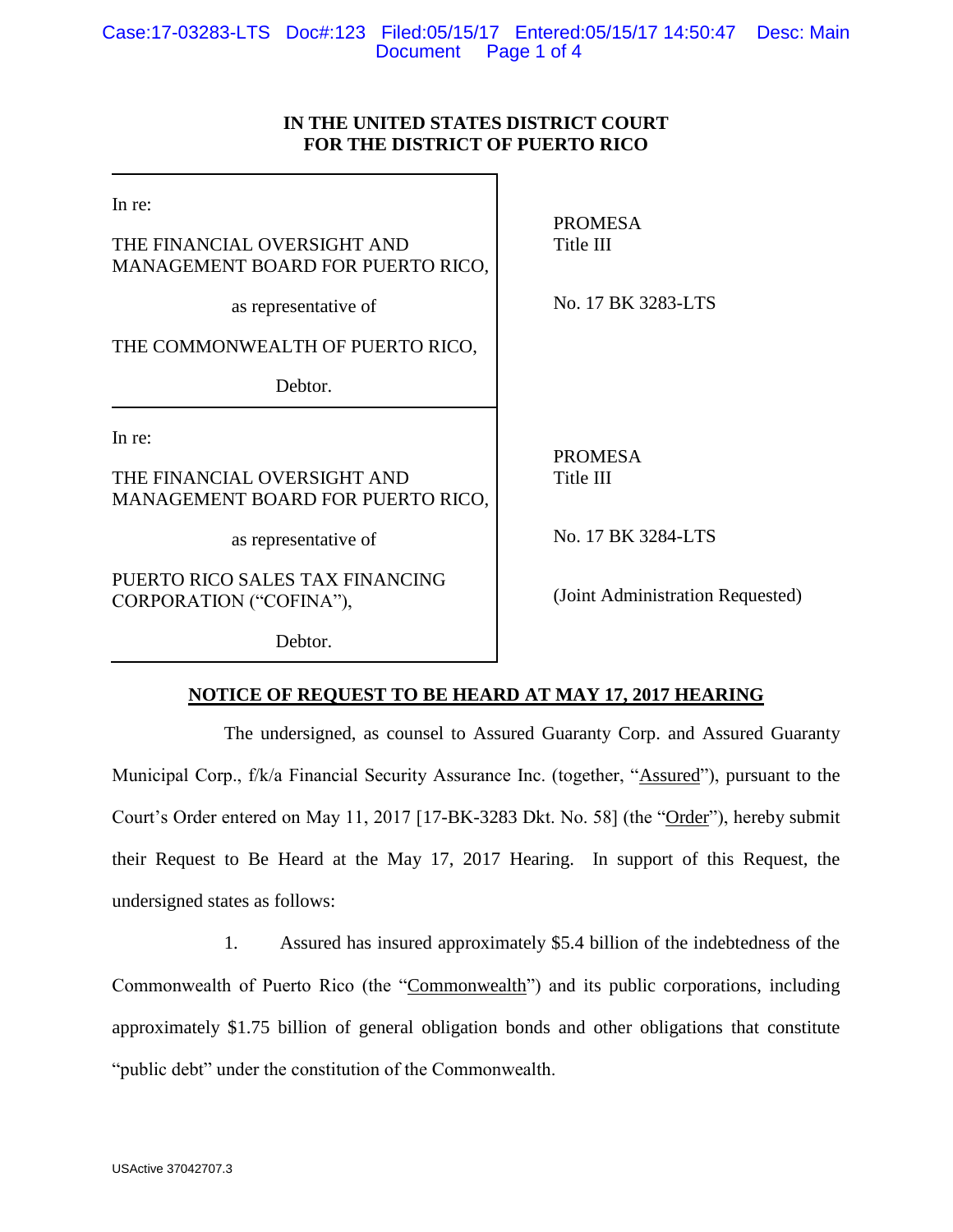#### Case:17-03283-LTS Doc#:123 Filed:05/15/17 Entered:05/15/17 14:50:47 Desc: Main Page 2 of 4

2. On January 1, 2016, Assured and Ambac Assurance Corporation filed an action in U.S. District Court for the District of Puerto Rico against the then-Governor of the Commonwealth (Hon. Alejandro García Padilla) and any successor thereto, and other Commonwealth officials and their successors, which is captioned *Assured Guaranty Corp.*, *et al*. *v. Alejandro García Padilla*, *et al*., No. 3:2016-CV-01037 (FAB), that seeks declaratory and injunctive relief because executive orders issued on November 30, 2015 and December 8, 2015 violate the Constitution of the United States of America.

3. On May 3, 2017, Assured and National Public Finance Guarantee Corporation filed an adversary proceeding in these Title III proceedings in U.S. District Court for the District of Puerto Rico against the Commonwealth, The Financial Oversight and Management Board for Puerto Rico; Puerto Rico Fiscal Agency and Financial Advisory Authority, the Governor of the Commonwealth (Hon. Ricardo Antonio Rosselló Nevares) and any successor thereto, and other Commonwealth officials and their successors, which is captioned *Assured Guaranty Corp.*, *et al*. *v. Commonwealth of Puerto Rico, et al.*, No. 3:17-AP-00125 (LTS), that seeks declaratory and injunctive relief because the Commonwealth's fiscal plan dated March 13, 2017 (as amended) violates The Puerto Rico Oversight, Management, and Economic Stability Act ("PROMESA") and the Constitution of the United States of America.

4. The undersigned counsel respectfully requests to be heard at the May 17 hearing, as appropriate, with respect to any matter that is presented to or addressed by the Court that may impact directly or indirectly or relate in any way to: (i) the motions filed by the Debtor Commonwealth that will be heard at the May 17 hearing [17-BK-3283 Dkt. Nos. 41, 42, 43, 44, 45], (ii) the status report that the Court requested from the Debtor entities, "including their expectations as to the timetable for proposing plans, whether and to what extent active settlement negotiations are proceeding, and whether the initiation of a formal mediation process in the near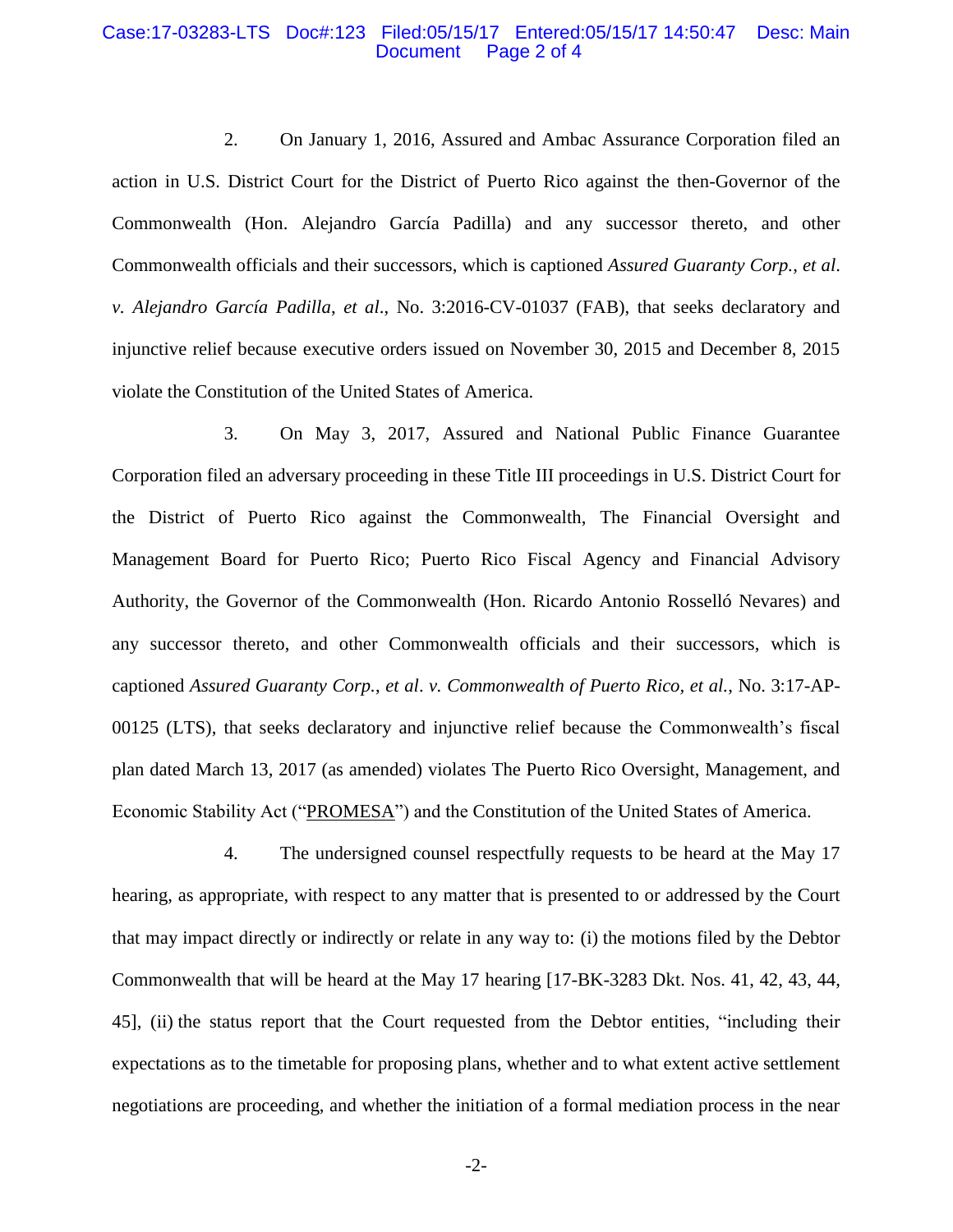#### Case:17-03283-LTS Doc#:123 Filed:05/15/17 Entered:05/15/17 14:50:47 Desc: Main Document Page 3 of 4

term would be helpful," and (iii) the status report that the Court requested from the United States Trustee, "including its expectations and timetable relating to the formation of committees." The undersigned counsel further reserves the right to respond to statements by the Debtors and other parties at the May 17 hearing.

# **RESPECTFULLY SUBMITTED.**

In San Juan, Puerto Rico, this 15th day of May, 2017.

# CASELLAS ALCOVER & BURGOS P.S.C.

By: /s/ *Heriberto Burgos Pérez* Heriberto Burgos Pérez USDC-PR 204809 P.O. Box 364924 San Juan, PR 00936-4924 Telephone: (787) 756-1400 Facsimile: (787) 756-1401 Email: hburgos@cabprlaw.com

# CADWALADER, WICKERSHAM & TAFT LLP

By: */s/ Mark C. Ellenberg* Howard R. Hawkins, Jr. (*pro hac vice* admission forthcoming) Mark C. Ellenberg (*pro hac vice* admission forthcoming) Ellen M. Halstead (*pro hac vice* admission forthcoming) 200 Liberty Street New York, NY 10281 Telephone: (212) 504-6000 Facsimile: (212) 406-6666 Email: howard.hawkins@cwt.com mark.ellenberg@cwt.com ellen.halstead@cwt.com

*Attorneys for Assured Guaranty Corp. and Assured Guaranty Municipal Corp.*